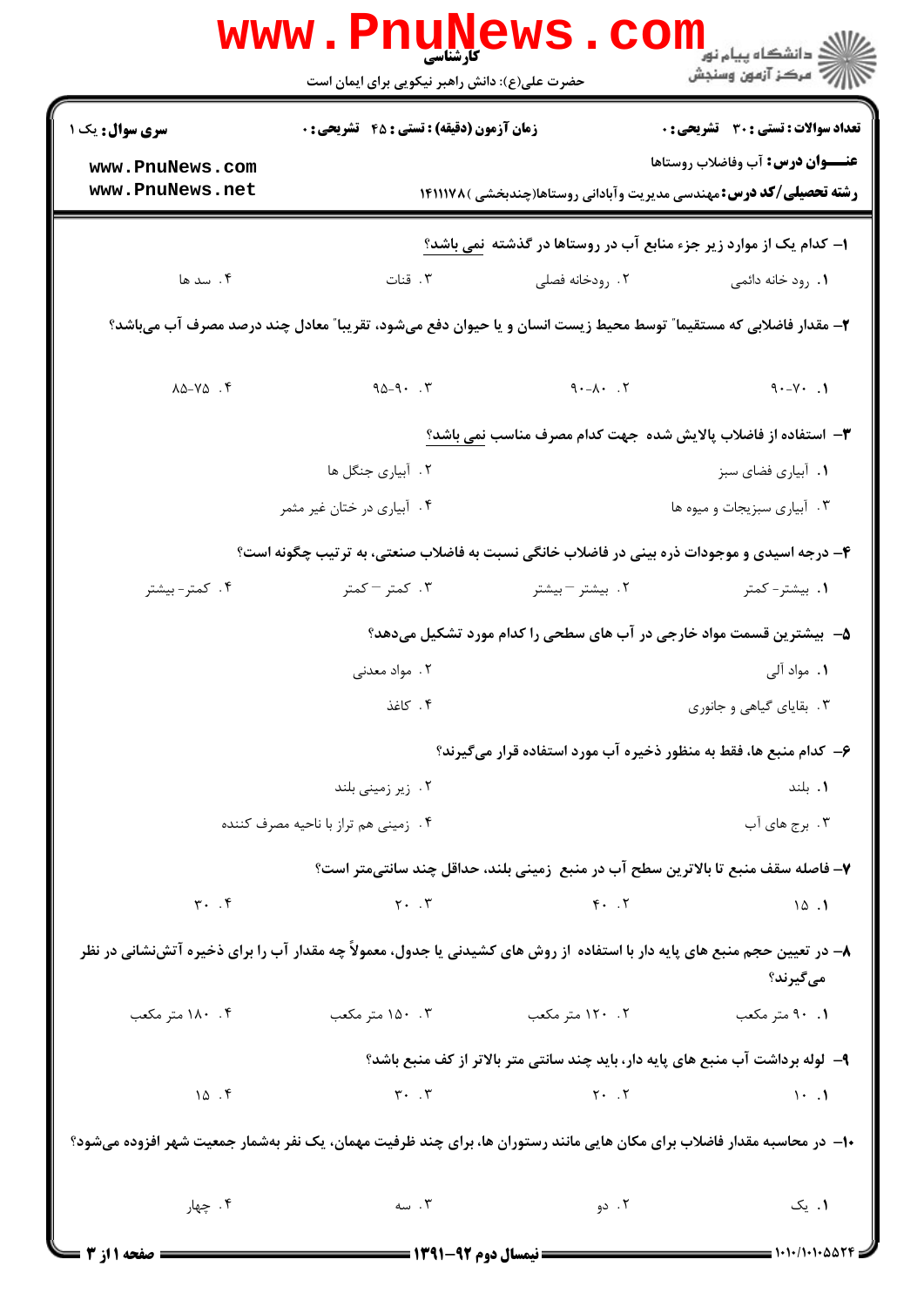|                                       | حضرت علی(ع): دانش راهبر نیکویی برای ایمان است    |                                     | ر دانشڪاه پيام نور<br>ا∛ مرکز آزمون وسنجش                                                                                                                  |  |
|---------------------------------------|--------------------------------------------------|-------------------------------------|------------------------------------------------------------------------------------------------------------------------------------------------------------|--|
| <b>سری سوال : ۱ یک</b>                | <b>زمان آزمون (دقیقه) : تستی : 45 تشریحی : 0</b> |                                     | <b>تعداد سوالات : تستي : 30 ٪ تشريحي : 0</b>                                                                                                               |  |
| www.PnuNews.com<br>www.PnuNews.net    |                                                  |                                     | <b>عنـــوان درس:</b> آب وفاضلاب روستاها<br><b>رشته تحصیلی/کد درس:</b> مهندسی مدیریت وآبادانی روستاها(چندبخشی )۱۴۱۱۱۷۸                                      |  |
|                                       |                                                  |                                     | 1۱– برای محاسبه واحد های مختلف تأسیسات فاضلاب صنایع از کدام مورد استفاده میگردد؟                                                                           |  |
|                                       | ٢.  حجم ألودگي                                   |                                     | <b>۱.</b> شدت آلودگی                                                                                                                                       |  |
|                                       | ۰۴ جمعیت معادل                                   |                                     | ۰۳ مقدار آلودگی در واحد زمان                                                                                                                               |  |
|                                       |                                                  |                                     | 12- عوامل اصلی موثر در ضریب جریان سطحی کدام است؟                                                                                                           |  |
| ۰۴ میزان بارش                         | ۰۳ سطح بارش                                      | ۲. شدت بارندگی                      | ٠١. نوع زمين مورد بارش                                                                                                                                     |  |
|                                       |                                                  |                                     | ۱۳– احتمال باریدن همزمان با شدت ماکزیمم در حوزه آبریز را چه می نامند؟                                                                                      |  |
| ۰۴ ضریب بارندگی                       | ۰۳ ضریب حوزه آبریز                               | ٢. ضريب جريان عمقى                  | 1. ضريب جريان سطحي                                                                                                                                         |  |
|                                       |                                                  |                                     | ۱۴- مدت زمان ورود آب باران به کانال در مناطق شهری، چه مقداری در نظر گرفته میشود؟                                                                           |  |
| ۰۴ سه                                 |                                                  | ۲. یک سه ۲۰۰ دو                     | ۰۱ صفر                                                                                                                                                     |  |
|                                       |                                                  |                                     | ۱۵– انتخاب جهت حرکت در لوله های فاضلاب با استفاده از کدام موارد تعیین میشود؟                                                                               |  |
| ۲. شیب طبیعی زمین، نقشه های توپوگرافی |                                                  |                                     | <b>۱.</b> نوع شبکه فاضلاب، خطوط هم تراز                                                                                                                    |  |
| ۰۴ عوارض طبيعي منطقه، شيب زمين        |                                                  | ۰۳ خطوط هم تراز، نقشه های توپوگرافی |                                                                                                                                                            |  |
|                                       |                                                  |                                     | ۱۶- در کدام روش جمع آوری فاضلاب برای جلوگیری از افزایش بی رویه حجم تصفیهخانه، توسط سرریز آب باران بخش زیادی از آب<br>بارندگی را مستقیما″ به دریا میفرستند؟ |  |
| ۰۴ کامل                               | ۰۳ ناقص                                          | ۲. مجزا                             | ۱. درهم                                                                                                                                                    |  |
|                                       |                                                  |                                     | ١٧- جريان در لوله هاي فاضلاب تحت تأثير كدام عامل انجام مي شود؟                                                                                             |  |
| ۴. چگالی فاضلاب                       | ۰۳ شیب غلظت                                      | ۰۲ نیروی ثقل                        | <b>۱.</b> اختلاف فشا <sub>ر</sub>                                                                                                                          |  |
|                                       |                                                  |                                     | ۱۸– چند درصد لوله های آزبست سیمان، از الیاف آزبست تشکیل می شود؟                                                                                            |  |
| $T - 70$ .                            | $Y_0 - Y_1 \cdot \cdot Y$                        | $Y - 10.7$                          | $10 - 1 - 1$                                                                                                                                               |  |
|                                       |                                                  |                                     | ۱۹- ساختمان هایی که برای دسترسی به شبکه ی فاضلاب ساخته می شوند، چه نام دارند؟                                                                              |  |
| ۰۴ دهانه های زیر گذر                  | ۰۳ دهانه های سر ریز                              | ۲. دهانه های بازدید                 | 1. دهانه های ریزش                                                                                                                                          |  |
|                                       |                                                  |                                     | <b>۳۰</b> - در ساختمان دهانه ی بازدید آدم رو، حداکثر  انحراف مسیر لوله، چند درجه انتخاب میشود؟                                                             |  |
| 9.7                                   | $\lambda \cdot \cdot \cdot \mathsf{t}$           | $Y - Y$                             | 9.1                                                                                                                                                        |  |